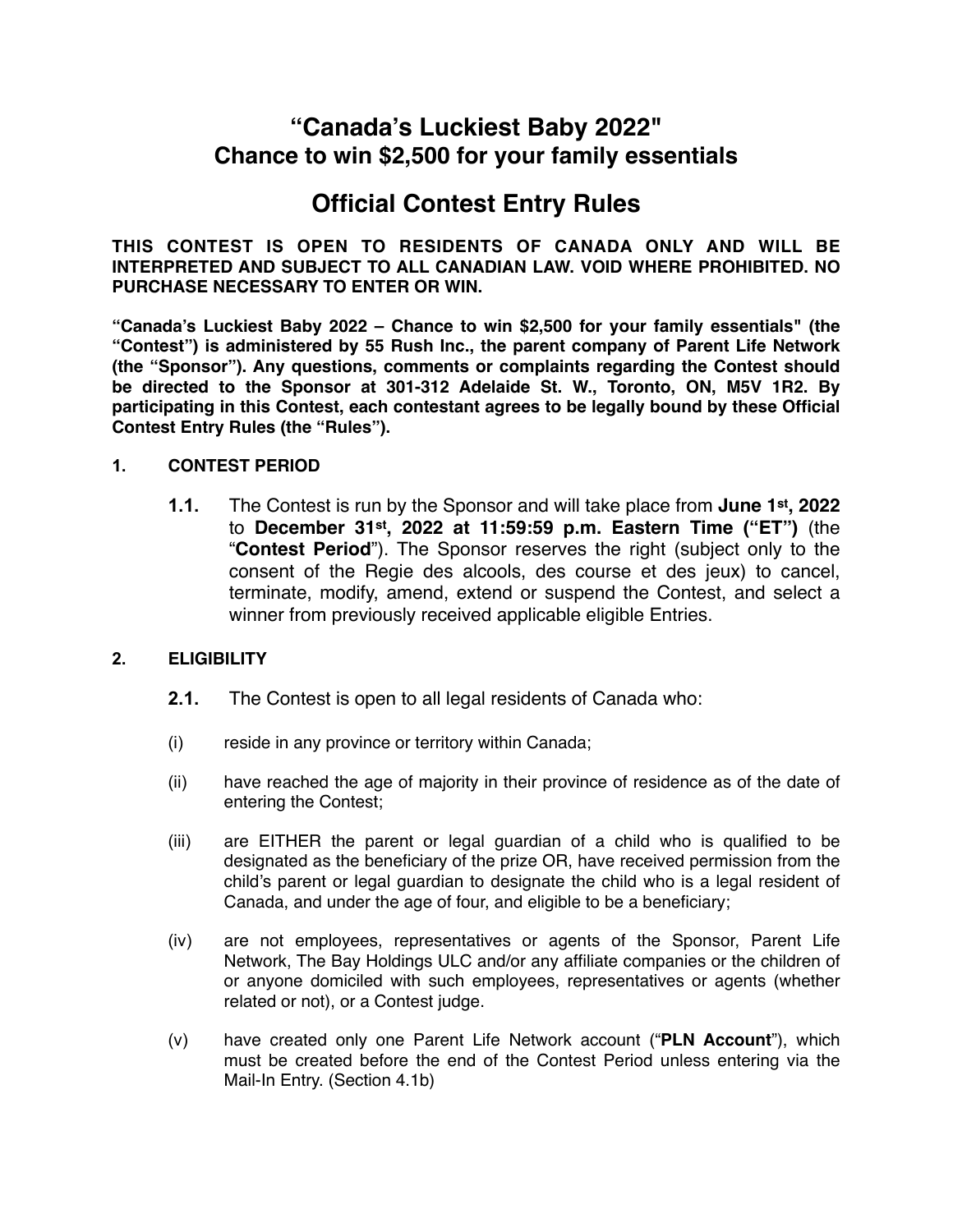(vi) have read and accepted, and agreed to comply with these Rules.

### **3. PRIZE**

**3.1. The Bay. Prize:** There is a total of one (1) The Bay Prize available to be won consisting of gift cards for The Bay in the amount of \$2,500. All amounts in these Rules are in Canadian dollars.

The winner is solely responsible for payment of any applicable taxes and reporting any taxable income associated with the Prize. The Prize cannot be substituted or transferred to a third party. Any additional costs not described in these Rules as part of the Prize that are incurred in collecting and using the Prize are the winner's responsibility.

#### **4. METHODS OF ENTRY**

- **4.1. Contest Entry:** To enter the Contest for a chance to win the The Bay Prize, the contestant must complete either the Online Entry and Registration OR the Mail in Entry.
	- **4.1.a) Method One Online Entry and Registration:** To enter the Contest for a chance to win the The Bay Prize online, the contestant must:
		- (i) Visit the Contest website at <http://clb2022.parentlifenetwork.com/>;
		- (ii) Login with an active Parent Life Network account **("PLN Account")** OR create a new PLN Account. To create a new PLN Account a contestant must provide a valid email, choose a password, and then provide a full name, birth date, and home postal code. To create a new Account a contestant must also agree to receive Commercial Electronic Messages (**"CEM's"**) from the Parent Life Network (**"PLN"**) but may unsubscribe from such messages at any time by visiting Contest by visiting [parentlifenetwork.com/user/communication](http://parentlifenetwork.com/user/communication) or from within any CEM sent to the user without affecting their entry or odds of winning in the contest;
		- (iii) Complete the Contest Entry Form (the "**CE Form**"). To Complete the CE Form Contestants must agree to allow PLN to share their registration details with The Bay Holdings ULC for the purpose of email marketing (you may unsubscribe at any time without affecting your entries) and click enter to agree to the contest rules. The contestant will then obtain ten entries into the Contest for a chance to win the The Bay Prize and will be registered with the Contest.

Incomplete CE Forms or CE Forms completed by PLN Accounts containing false information may be deemed invalid and may be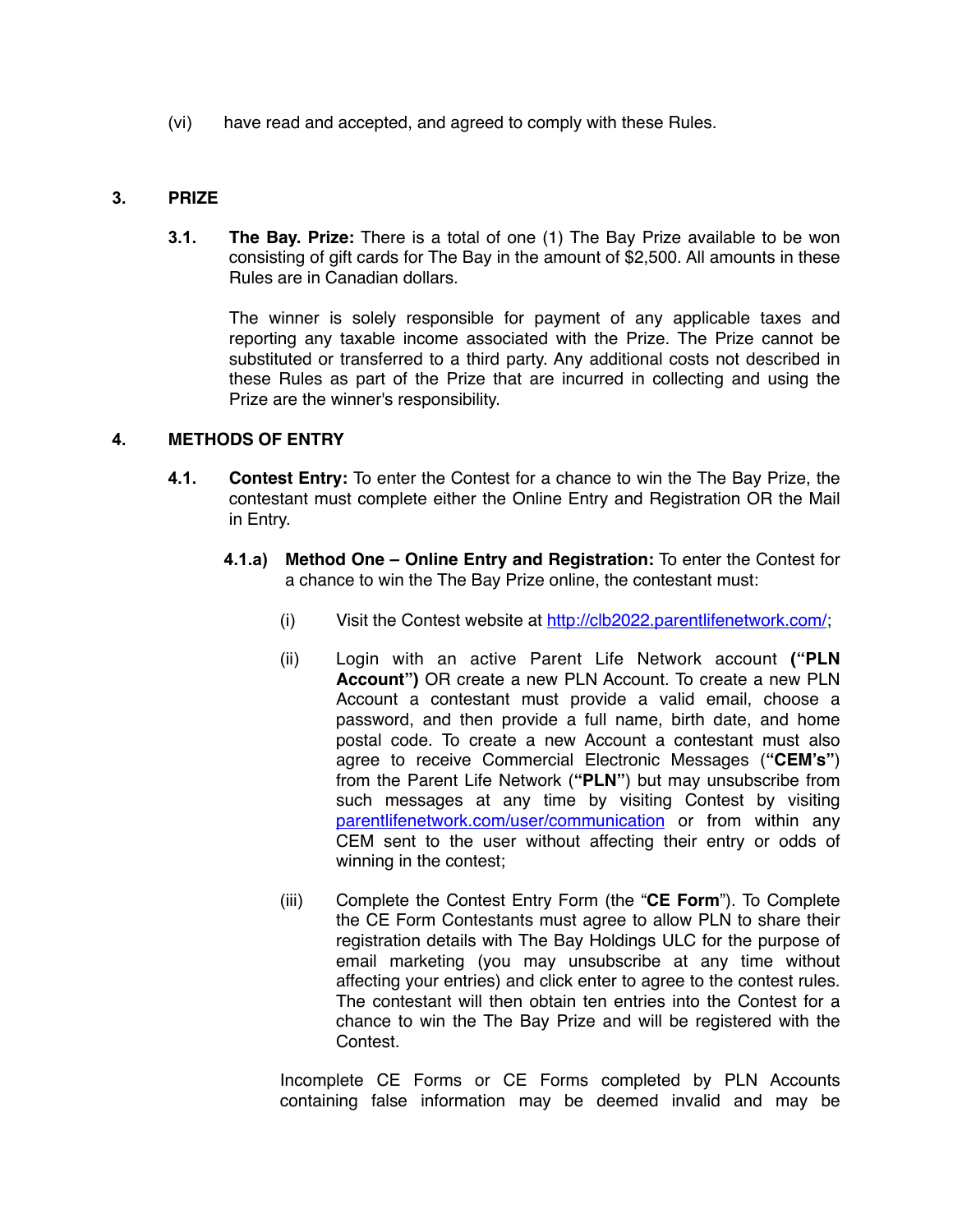disqualified at the Sponsor's sole discretion. Only fully completed CE Forms with valid information received by the Sponsor's servers during the Contest Period will be accepted for online entry into this Contest.

- **4.1.b) Method Two Mail In Entry No Purchase Necessary:** If a contestant does not wish to enter online or does not wish to create a PLN Account or agree to have their details shared with The Bay Holdings ULC and/or any affiliate companies, the contestant may: print his/her first name, last name, email address, telephone number, complete mailing address (including postal code) and signature on a plain white piece of paper (no larger than 8.5 by 11 inches) and mail it (in an envelope with sufficient postage), to the Sponsor, at: Contest Administrator, Parent Life Network, 301-312 Adelaide St. W., Toronto, ON, M5V 1R2, Attn: Canada's Luckiest Baby 2022 – Chance to win \$2,500 for your family essentials. Upon receipt and verification of a contestant's complete entry request in accordance with these Rules, the contestant will receive ten entries into the Contest. To be eligible, all mail-in entry requests must be received during the Contest Period in a separate envelope bearing sufficient postage (i.e. mass mail-in of entry requests in the same envelope will be void). The Releasees (defined in section 7.7 below) will not be responsible or liable for any lost, stolen, delayed, illegible, damaged, misdirected, insufficient postage, late or destroyed mail-in Contest entry requests.
- **4.2. Multiple Registration Not Permitted:** Contestants can only use either the Contest Website (or its iframe) or the Mail-In Entry option (section 4.1 (b)) to register for the Contest one (1) time in total. If it is discovered that a contestant has attempted to: (i) enter more than one (1) time or (ii) use (or attempt to use) multiple names, email addresses or identities to enter, or otherwise participate in, the Contest, then (in the sole and absolute discretion of the Sponsor) he/she may be disqualified from participating in the Contest and all of his/her entries may be disqualified. Use (or attempted use) of multiple identities, mail-in envelopes, email addresses and/or any automated system to register for or otherwise participate in this Contest is prohibited and is grounds for disqualification. One Registration Per Person: For greater certainty, no contestant may enter the Contest more than once regardless of the method of participation.
- **4.3. Earning Extra Entries:** Each registered contestant will have the ability to earn a maximum of 10,000 additional entries ("Extra Entries") in the Contest. All Extra Entries must be earned during the Contest Period. No purchase is necessary to obtain any Extra Entries. To earn Extra Entries a contestant may:
	- **4.3.a)** Perform specific actions ("Action") which may include, but are not limited to: subscribing to specific social media; sharing information about the Contest on social media sites; visiting specific websites; watching specific web videos; entering a specific code; uploading specific text,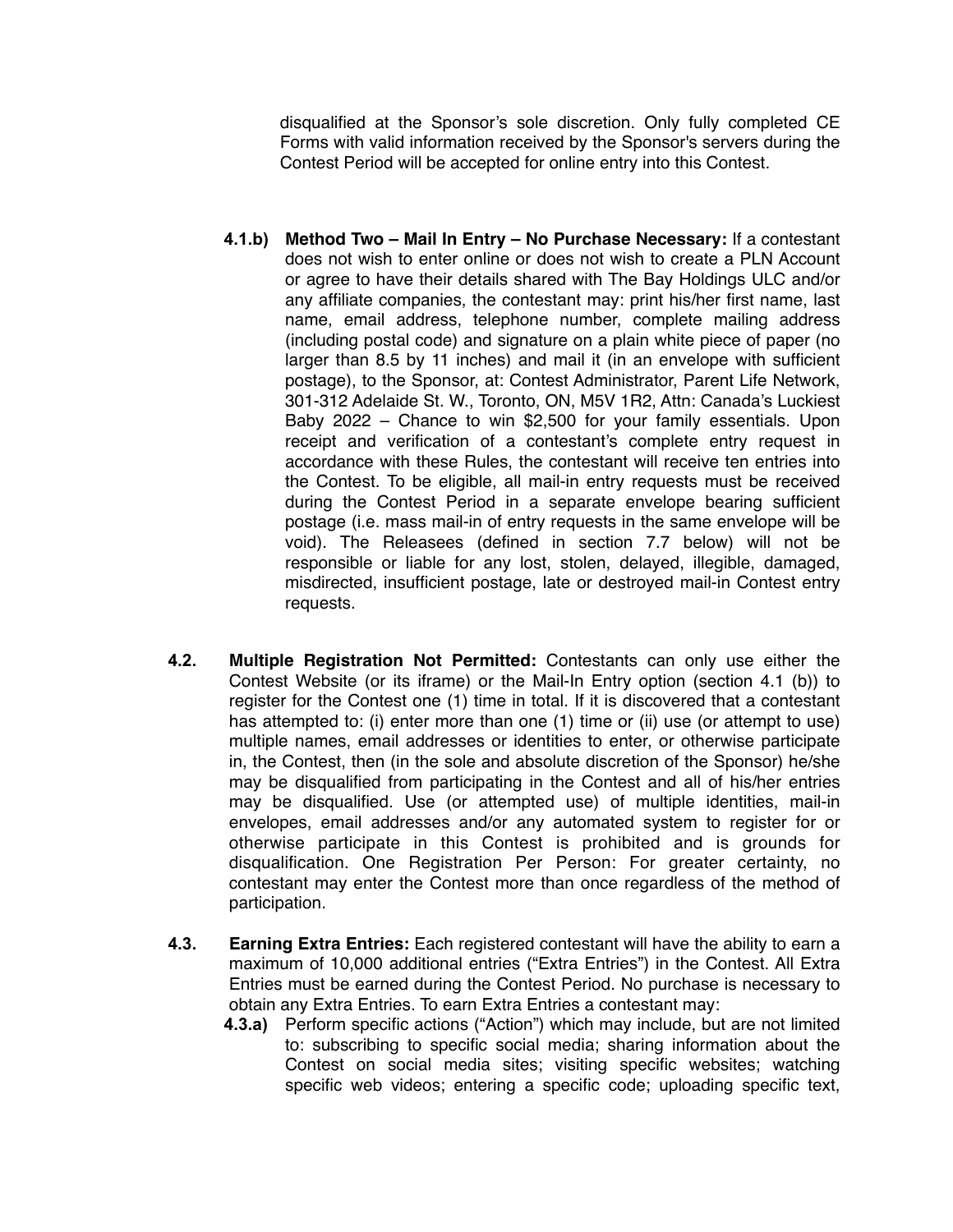images or videos ("Content"); or completing a survey. Entries will be awarded when the completed Action is received by the Sponsor's server;

- **4.3.b)** Each Action completed and received by Sponsor's servers will award a specific number of Extra Entries to the contestant completing the Action. Actions may be time limited. All times published in the advertisement of Actions will be Eastern Time.
- **4.3.c)** The Sponsor reserves the right to amend these Rules (subject only to the consent of the Regie des alcools, des course et des jeux) in order to add additional means of earning Extra Entries by posting them on the Contest website. No purchase is necessary.

### **Earning Extra Entries Alternate Method – No Purchase Necessary**

To earn all extra entry options described in (a) above, alternatively a contestant may: print his/her first name, last name, email address, telephone number, complete mailing address (including postal code) and signature on a plain white piece of paper (no larger than 8.5 by 11 inches) and mail it (in an envelope with sufficient postage), to the Sponsor, at: Contest Administrator, Parent Life Network, 301-312 Adelaide St. W., Toronto, ON, M5V 1R2, Attn: Canada's Luckiest Baby 2022 – Chance to win \$2,500 for your family essentials - Extra Entries. Upon receipt and verification of a contestant's request in accordance with these Rules, the contestant will receive all entries available in (a) above added to their total number of entries before the The Bay Prize draw is conducted. To be eligible, all mail-in requests must be received during the Contest Period in a separate envelope bearing sufficient postage. The Releasees (defined below) will not be responsible or liable for any lost, stolen, delayed, illegible, damaged, misdirected, insufficient postage, late or destroyed mail-in Extra Entries requests.

### **5. DRAW & WINNER SELECTION PROCESS**

- **5.1.** Co-Ordination with Other Canada's Luckiest Baby 2022 Contests: The The Bay Prize draw will occur in co-ordination with all other Canada's Luckiest Baby 2022 Contests (as described at [http://clb2022.parentlifenetwork.com/rules\)](http://clb2022.parentlifenetwork.com/rules). Entries earned in the Contest (section 4) will be valid for every Canada's Luckiest Baby 2022 contest for which the contestant has entered.
	- **5.1.a) Random Draw**: On **January 3rd, 2023** at or about **2:00 pm ET** (the **"Draw Date"**) in the city of Toronto, in the province of Ontario, at the offices of the Sponsor, **one (1)** entry will be randomly selected from all eligible entries received by the Sponsor during the Contest Period for any Canada's Luckiest Baby 2022 Contest. If the contestant who owns the selected entry, and who is otherwise eligible to win, has entered the "Canada's Luckiest Baby 2022 – Chance to win \$2,500 for your family essentials", he or she will be the selected contestant who is eligible to win the The Bay Prize subject to compliance with these Rules. In the event that the first valid entry selected in the co-ordinated draw has not entered the "Canada's Luckiest Baby 2022 – Chance to win \$2,500 for your family essentials" contest, a separate draw will take place during which **one (1)** entry will be randomly selected from all eligible entries received by the Sponsor during the Contest Period by contestants who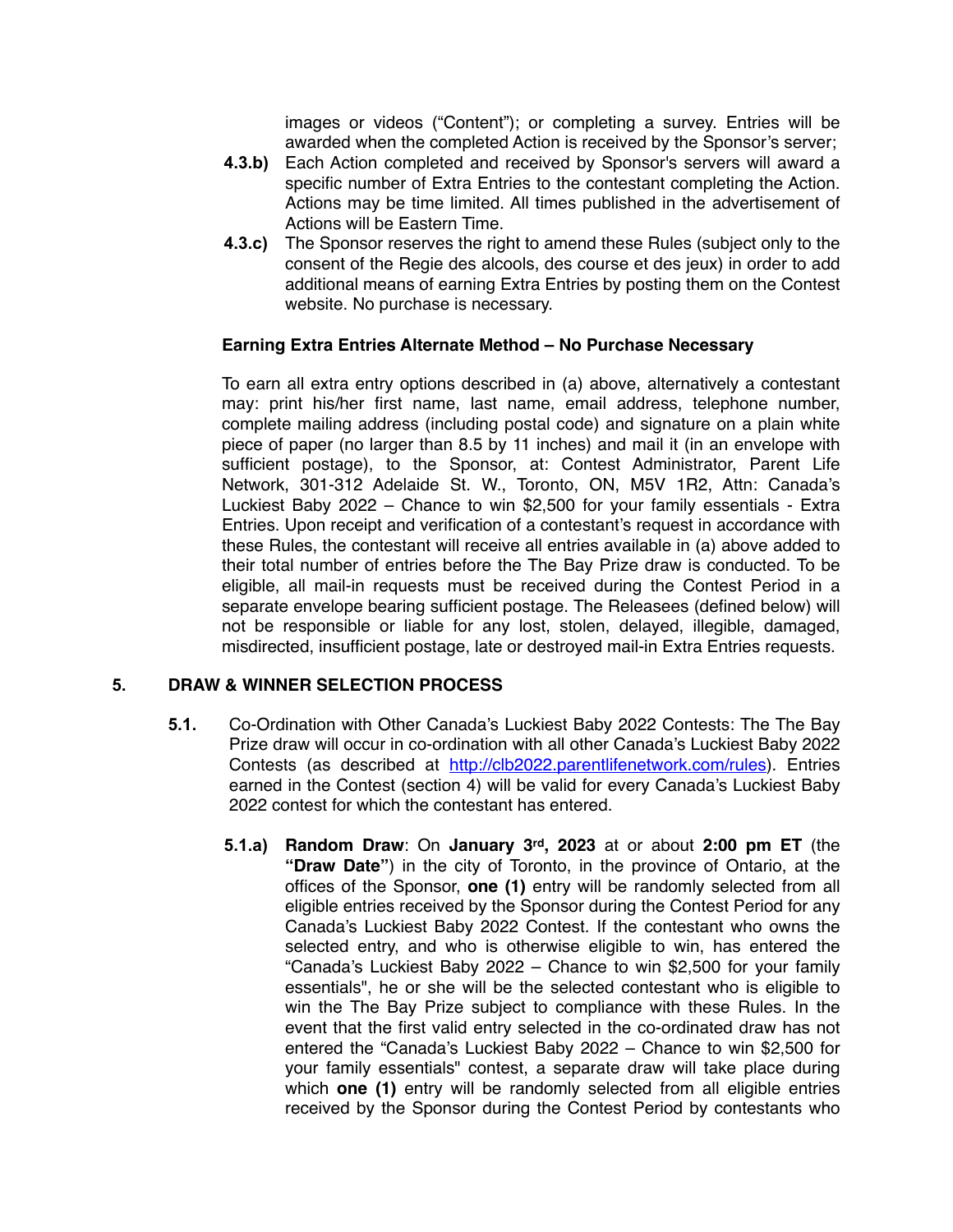have entered the "Canada's Luckiest Baby 2022 – Chance to win \$2,500 for your family essentials" Contest. This secondary draw will have no coordination with other Canada's Luckiest Baby 2022 contest draws.

- **5.2. Odds of Winning:** The odds of winning the The Bay Prize are dependent on the number of eligible entries earned by the contestant and the number of eligible entries received by the Sponsor during the Contest Period in accordance with these Rules.
- **5.3. Contacting Selected Contestant:** Sponsor will attempt to arrange an in person meeting with the selected contestant within thirty (30) days of the draw date. If the Sponsor is unable to arrange an in person meeting within thirty (30) days of the draw date, sponsor will make an additional minimum of two (2) attempts to contact the selected contestant by email using the information provided at the time of Account registration (or on mail in entry) between thirty-one (31) and thirty-five (35) days of the Draw Date. If the selected contestant cannot be contacted (i.e. does not reply to the email from the Sponsor or its representative) within forty (40) days of the Draw Date, then he/she may be disqualified (and will forfeit all rights to the The Bay Prize) and the Sponsor reserves the right, in its sole and absolute discretion, to select an alternate selected contestant from among the remaining eligible entries (in which case the foregoing provisions of this section shall apply to such new selected contestant).
- **5.4. Declaration and Release Form; Skill-Testing Question:** In order to be declared the confirmed The Bay Prize Winner, the selected contestant must, in addition to meeting the Contest eligibility criteria and otherwise complying with these Rules, correctly answer a time-limited mathematical skill testing question without assistance of any kind, whether electronic or otherwise, and sign and return within 5 business days of notification by e-mail, a Declaration and Release prepared by the Sponsor which, among other things:
	- (i) confirms compliance with these Rules;
	- (ii) acknowledges acceptance of the Prize, as awarded;
	- (iii) releases the Releasees (as defined in section 7.7 below) from any liability and damage which could arise out of or in any way related to the Contest and from the awarding, receipt, possession and/or use or misuse of the Prize; and
	- (iv) allows the Licensees (as defined in section 7.8 below) to use, reproduce and/or publish in any related publicity, his/her name, photograph, image, likeness, biographical information, any statements made regarding a prize, place of residence, and/or voice for advertising and promotional purposes in perpetuity and in any manner and in any medium (including the Internet), without any compensation or further attribution or notification.

If the selected contestant: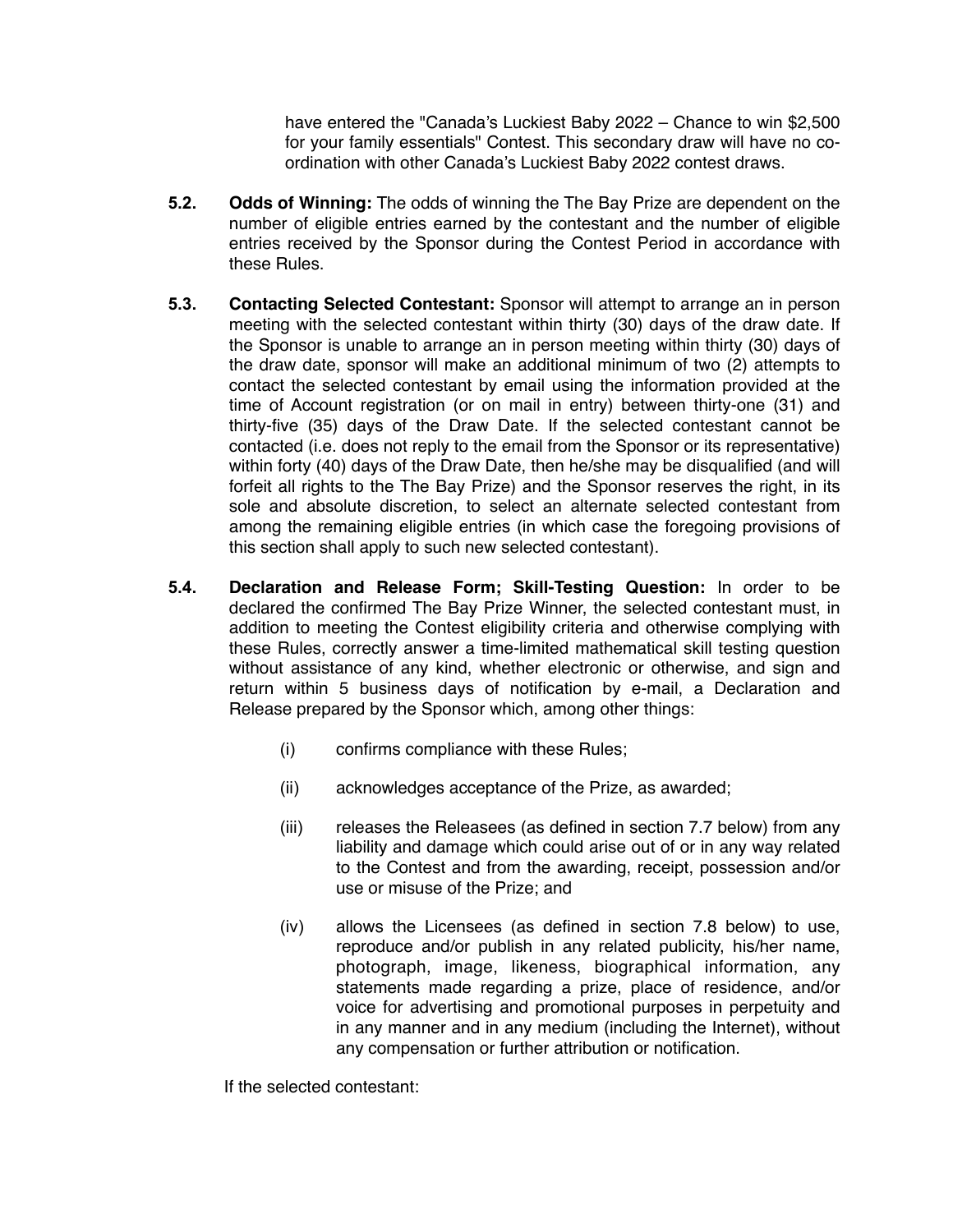- (i) does not correctly answer the mathematical skill testing question in the manner prescribed;
- (ii) fails to return the properly executed Declaration and Release within the specified time;
- (iii) cannot accept the Prize for any reason; or
- (iv) otherwise fails to comply with the Rules;

**THEN HE/SHE WILL BE DISQUALIFIED (AND WILL FORFEIT ALL RIGHTS TO THE PRIZE) AND THE SPONSOR RESERVES THE RIGHT, IN ITS SOLE AND ABSOLUTE DISCRETION, TO SELECT FROM AMONG ALL REMAINING ELIGIBLE ENTRIES AN ALTERNATE SELECTED CONTESTANT AS THE POTENTIAL WINNER OF THE THE BAY PRIZE (IN WHICH CASE THE FOREGOING PROVISIONS OF THIS SECTION SHALL APPLY TO SUCH NEW POTENTIAL PRIZE WINNER). NOTWITHSTANDING ANY OTHER PROVISION OF THESE RULES, THE SPONSOR RESERVES THE RIGHT TO DETERMINE HOW THE PRESENTATION OF A PRIZE WILL OCCUR INCLUDING IN A MEDIA EVENT, BY MAIL OR IN PERSON.**

#### **6. PRIZES DELIVERY:**

**6.1. Prizes Delivery:** The Sponsor or its representatives will send the prize(s) to the confirmed Prize winner at his/her registered address. Please allow **six (6) to eight (8) weeks** for delivery of same.

### **7. GENERAL TERMS AND CONDITIONS**

- **7.1. Verification of Entries:** The Sponsor reserves the right, in its sole and absolute discretion, to verify or require proof of identity and/or eligibility (in a form acceptable to the Sponsor ) from any contestant in this Contest or for any Extra Entries earned, or purportedly earned, by such contestant to be considered valid for the purposes of this Contest. Contestants whose entries cannot be verified to the satisfaction of Sponsor in its sole and absolute discretion may be disqualified from the Contest and will not be eligible to win any prize. The sole determinant of the time for the purposes of a valid registration and/or entry in this Contest will be the Sponsor's records.
- **7.2. No Liability**: The Releasees (defined below) will not be liable for: (i) any failure of the Website, Sponsor servers or other 55 Rush Inc. or Parent Life Network sponsored sites during the Contest; (ii) any technical malfunction or other problems relating to the telephone network or lines, computer on-line systems, servers, access providers, computer equipment or software; (iii) the failure of any entry, registration or Action to be received by the Sponsor for any reason including, but not limited to, technical problems or traffic congestion on the Internet or at any website, or mail disruption or delays; (iv) any injury or damage to a contestant's, or any other person's computer related to or resulting from participating or downloading any material in the Contest; and (v) any combination of the above.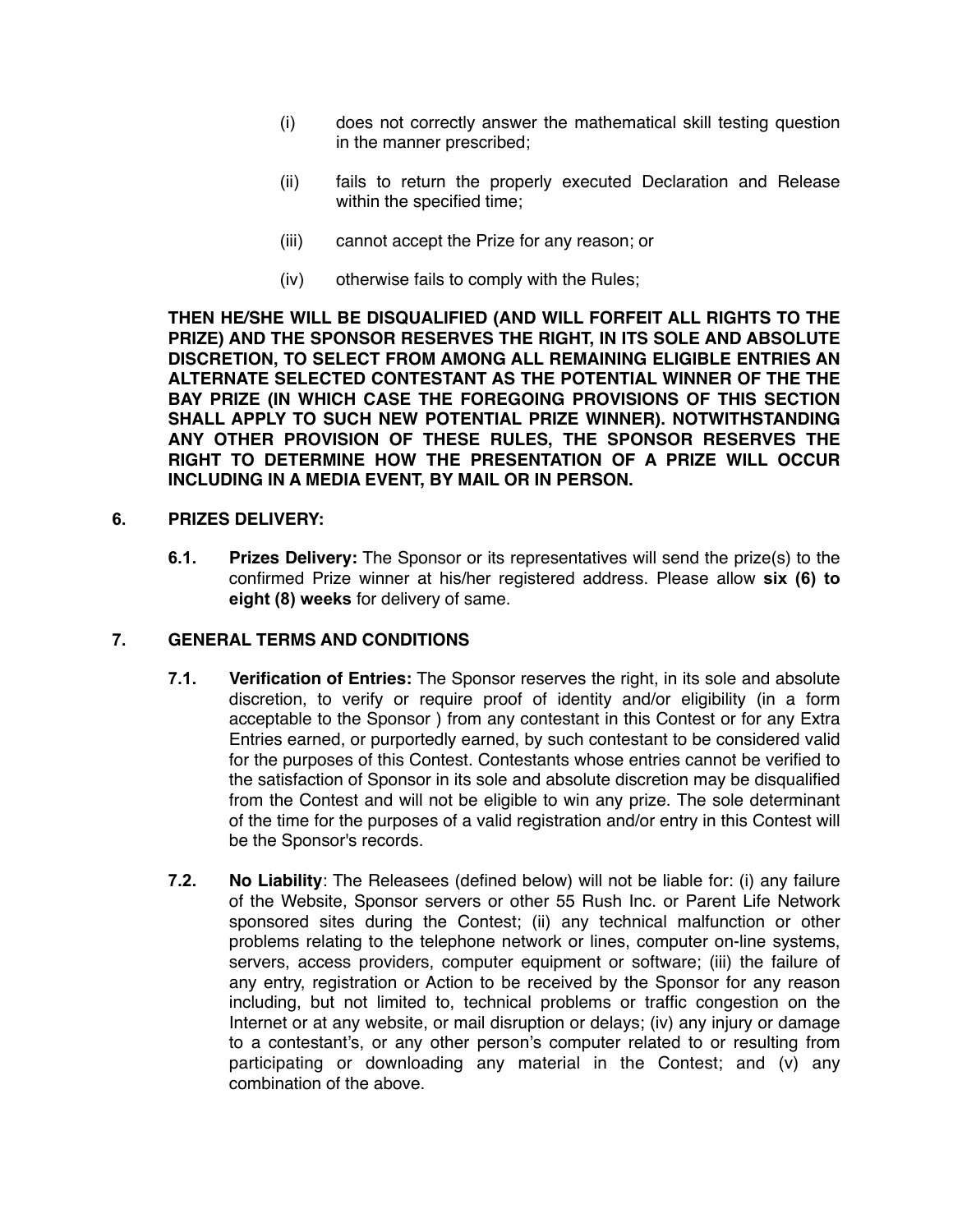## **7.3. Acceptance of Prizes:**

- **7.3.a)** All prizes must be accepted as awarded and are not transferable, assignable or convertible to cash (except in Sponsor or any prize supplier's sole and absolute discretion);
- **7.3.b)** The costs of everything not specifically stated as included in the prizes are the sole responsibility of the winner;
- **7.3.c)** If the winner does not utilize any part(s) of his/her prize, then any such part(s) not utilized will be forfeited in their entirety and nothing will be substituted in their place;
- **7.3.d)** Sponsor and each prize supplier reserves the right at any time to:
	- (i) Place reasonable restrictions on the availability or use of the prizes or any component thereof; and
	- (ii) Substitute a prize or a component thereof for any reason with a prize or a prize component of equal or greater value, including, without limitation, but solely at the Sponsor or any prize supplier's sole discretion, a cash award;
- **7.3.e)** By accepting a prize, the winner agrees to waive all recourse against the Releasees (as defined in Section 7.7) if the prize or a component thereof does not prove satisfactory, either in whole or in part.
- **7.4. Content Submission Requirements:** BY SUBMITTING ANY "CONTENT" TO EARN EXTRA ENTRIES, EACH CONTESTANT HEREBY REPRESENTS AND WARRANTS THAT THE CONTENT (AND EACH INDIVIDUAL COMPONENT THEREOF) COMPLIES WITH THESE RULES, ALL APPLICABLE LAWS (INCLUDING INTELLECTUAL PROPERTY LAWS) AND THE SUBMISSION REQUIREMENTS. THE RELEASEES (defined below in Section 7.7) WILL BEAR NO LIABILITY REGARDING THE USE OF ANY CONTENT (OR ANY COMPONENT THEREOF) BY THE SPONSOR. THE RELEASEES SHALL BE HELD HARMLESS BY THE CONTESTANT IN THE EVENT IT IS SUBSEQUENTLY DISCOVERED THAT THE CONTESTANT HAS DEPARTED FROM OR NOT FULLY COMPLIED WITH ANY OF THESE RULES.

Any Content submitted to the site must not contain:

- (i) material that is hateful, tortuous, defamatory, slanderous or libelous, that promotes bigotry, racism, hatred or harm against any group or individual or promotes discrimination based on race, gender, religion, nationality, disability, sexual orientation or age;
- (ii) any form of propaganda or inappropriate or offensive language; or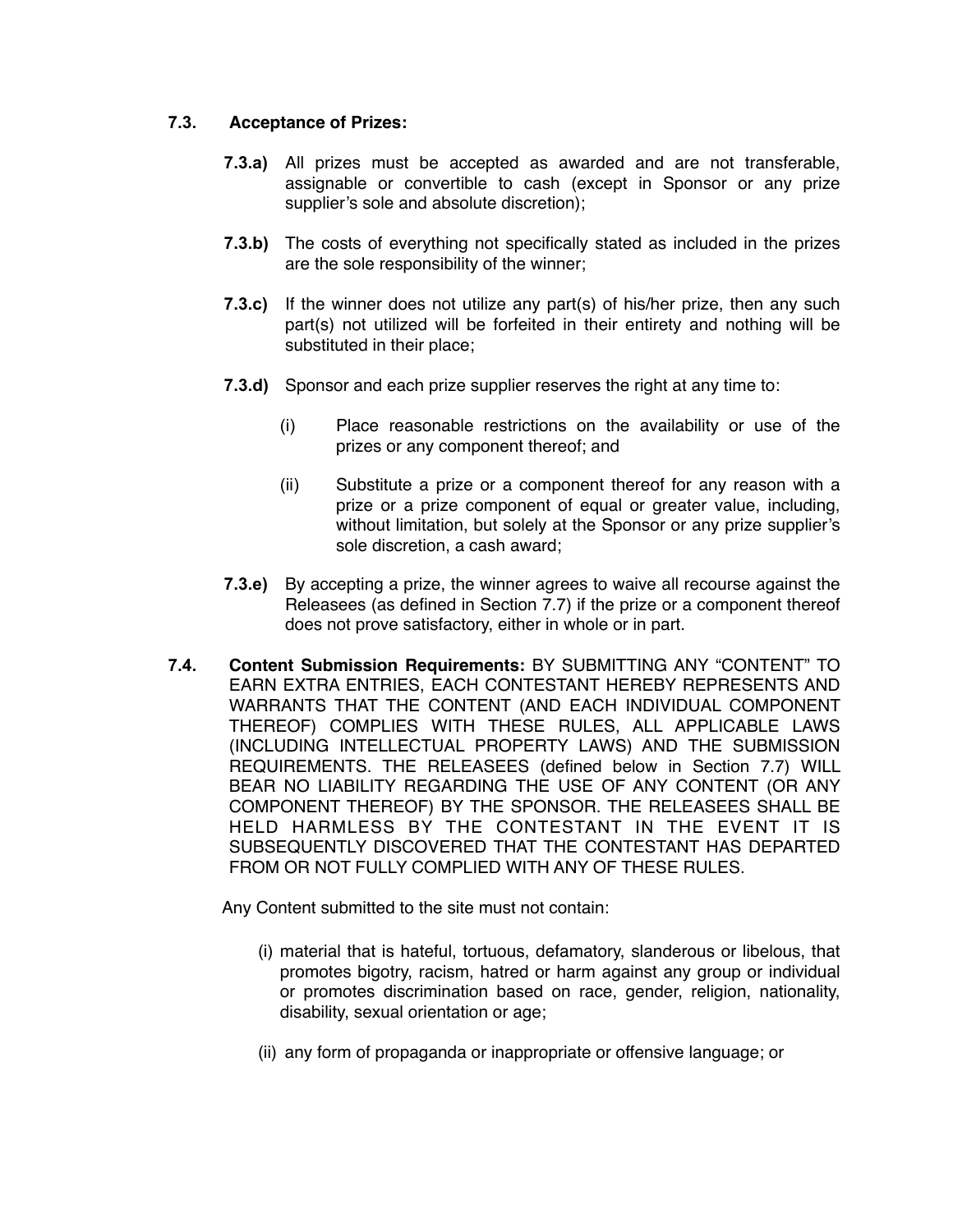(iii) material that violates or infringes another's rights, including but not limited to privacy, publicity or intellectual property rights, or that constitutes copyright infringement.

Prior to or after being posted on the Contest Website, each of the Sponsor, its promotional agency and designated Content moderator (each, a "**Reviewer**") reserves the right to initially screen every piece of Content. Any Content that a Reviewer deems, in its sole and absolute discretion, to violate the terms and conditions set forth in these Rules or any applicable law (including intellectual property laws) will be disqualified. Prior to being posted on the Contest Website, each Reviewer reserves the right, in its sole and absolute discretion, to edit or modify any Content, or to request a contestant to modify, edit and/or re-submit his or her Content, in order to ensure that the Content complies with these Rules, or for any other reason. If Content is deemed to be inappropriate, the contestant will receive an email notification from Sponsor indicating that the Content has not been posted or has been removed, and he/she will have an opportunity to resubmit his or her revised Content for consideration by a Reviewer. If a contestant has attempted to submit Content three (3) times and has been rejected each time, then the Sponsor reserves the right, in its sole and absolute discretion, to disqualify the contestant from participating in the Contest.

- **7.5. Number of Prizes/Winners:** By entering the Contest, each contestant acknowledges that the Sponsor shall not be required under any circumstances to award more prizes than the number of available prizes, as set out in these Rules.
- **7.6. Termination of Contest:** The Sponsor reserves the right, in its sole and absolute discretion, to void any entry and/or withdraw, suspend, amend or terminate this Contest in whole or in part (or to amend these Rules) in any way at any time without prior notice (but subject to applicable law and to the consent of the Regie des alcools, des course et des jeux), in the event of an error, technical problem, computer virus, bugs, tampering, unauthorized intervention, fraud, technical failure or any other cause beyond the reasonable control of the Sponsor that, in the Sponsor's sole discretion interferes with the proper conduct of this Contest as contemplated by these Rules, or in the event of any accident, printing, administrative, or other error or any kind, or for any other reason. Any attempt to deliberately damage any website or to undermine the legitimate operation of this Contest is a violation of criminal and civil laws and should such an attempt be made, the person will be automatically disqualified and the Sponsor reserves the right to seek remedies and damages to the fullest extent permitted by law.

The Sponsor reserves the right, in its sole and absolute discretion, and without prior notice, to adjust any of the dates and/or timeframes stipulated in these Rules, to the extent necessary, for purposes of verifying compliance by any contestant, entry, or vote with these Rules, or as a result of technical problems, or in light of any other circumstances which, in the opinion of the Sponsor, in its sole and absolute discretion, affect the proper administration of the Contest as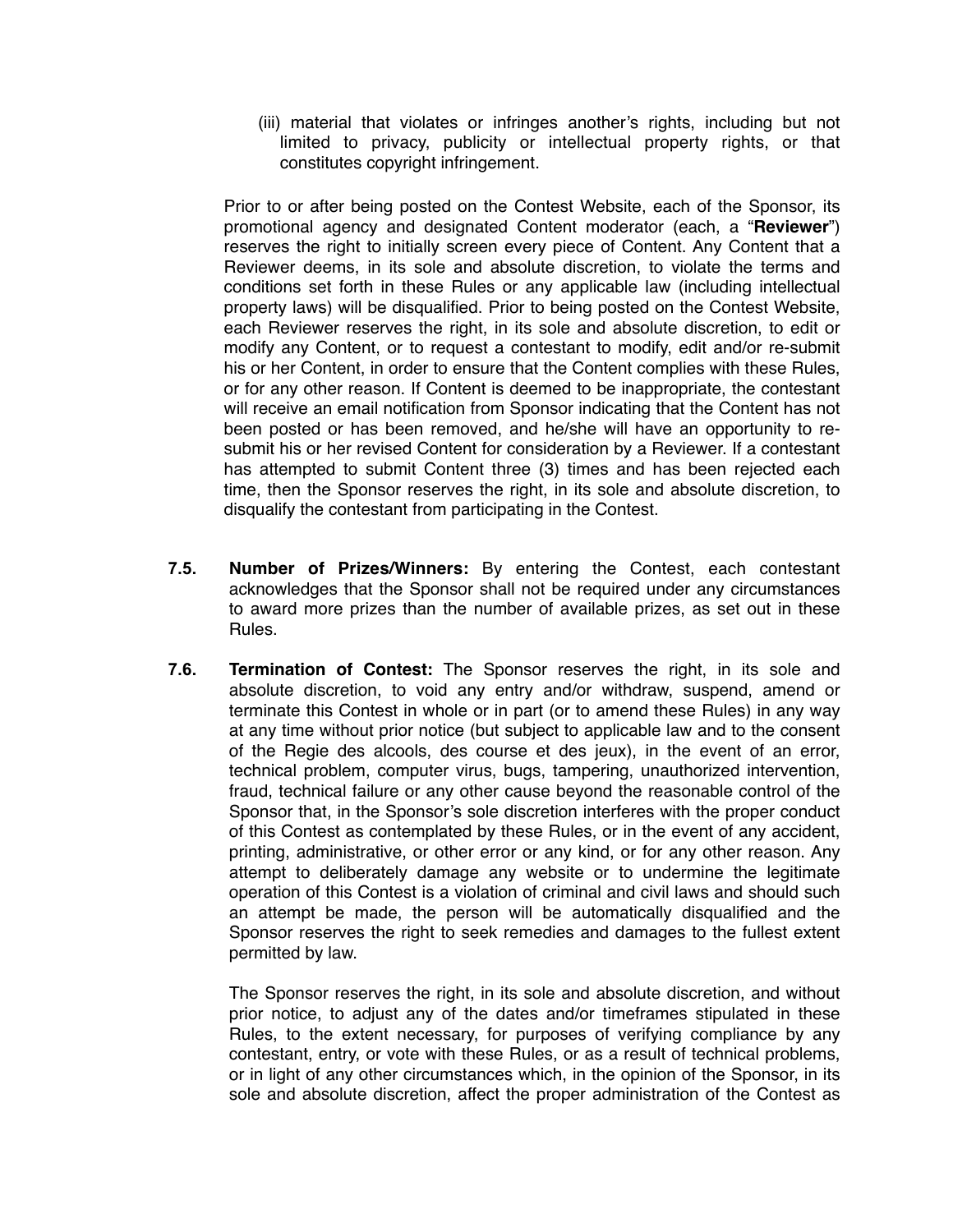contemplated in these Rules.

- **7.7. Release and Exclusion of Liability**. By entering or attempting to enter the Contest, each contestant and/or purported contestant agrees to release, discharge, and forever hold harmless the Contest Group Entities, and their respective officers, directors, employees, shareholders, agents and other representatives (collectively, the "**Releasees**") from any and all claims, actions, damages, demands, manner of actions, causes of action, suits, debts, duties, accounts, bonds, covenants, warranties, indemnities, claims over, contracts and liabilities of whatever nature or kind arising out of, or in connection with the contestant's participation or attempted participation in the Contest, compliance or non-compliance with these Rules and acceptance, use or misuse of any prize. The Releasees will not be responsible for lost, incomplete, late or misdirected entries or for any failure of the Contest website during the Contest Period, or for any technical malfunction or other problems with, any telephone network or lines, computer on-line systems, servers, access providers, computer equipment or software or for any technical problems or traffic congestion on the Internet or at any website, or any mail disruption or delay, or any combination of the foregoing, and will not be liable for any resulting injury or damage to any person or property arising from, or relating to, that person's or any other person's participation or attempted participation in the Contest.
- **7.8.** Name/Image of Winners and Content:
	- **7.8.a)** By entering the Contest or submitting Content for Extra Entries, each contestant:
		- (i) grants to the Sponsor, its affiliates, and the suppliers of prizes (collectively, "Licensees"), in perpetuity, a non-exclusive, irrevocable license to publish, display, reproduce, modify, edit or otherwise use (as the Licensees may in their sole discretion deem appropriate and without right of approval by the contestant) his/her submitted Content, in whole or in part, for advertising or promoting the Contest or for any other reason in any manner and in any medium (including the Internet), without any compensation or further attribution or notification, and waives his or her moral rights to such Content;
		- (ii) authorizes the Licensees to use, reproduce and/or publish in any related publicity, his/her name, photograph, image, likeness, biographical information, any statements they make regarding a prize, place of residence, and/or voice for advertising and promotional purposes in perpetuity and in any manner and in any medium (including the Internet), without any compensation or further attribution or notification;
		- (iii) agrees that anything created by the Licensees which is derived from the contestant's Content, voice, photograph, image, likeness or any statements the contestant make regarding a prize, is owned by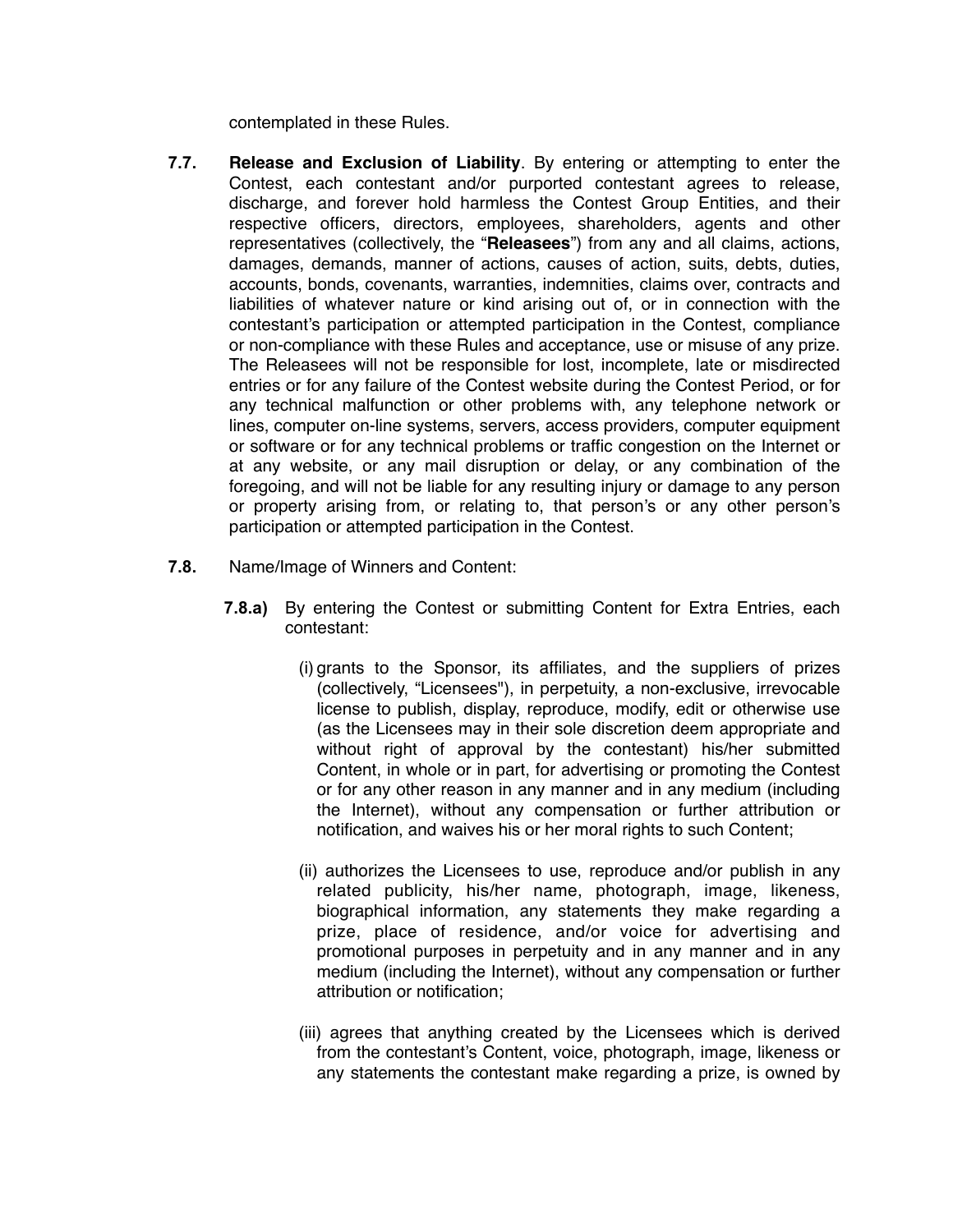the Sponsor, its affiliates or prize suppliers, as applicable; and

- (iv) on his/her own behalf, and on behalf of his/her heirs, executors, administrators, personal representatives, successors and assigns, hereby release and discharge the Releasees (as defined above) from and against any and all claims (whether known or unknown, in law or in equity) that he/she or any of his/her heirs, executors, administrators, successors, or assigns may have or that may later accrue against any of the Releasees for any damages, losses, liabilities, costs, legal fees, expenses or injuries based on publicity rights, defamation, libel, slander, portrayal in a false light, invasion of privacy, copyright infringement, trademark infringement or any other intellectual property related cause of action arising out of or relating directly or indirectly in any way to the entry, a vote (if applicable) or use of his/her Content (if applicable), name, photograph, image, likeness, biographical information, any statements they make regarding a prize, place of residence, and/or voice.
- **7.8.b)** For greater certainty, the Sponsor, its promotional agency and/or the Reviewer reserves the right, in their sole and absolute discretion and at any time during the Contest, to modify, edit or remove any Content, or to request a contestant to modify or edit his or her Content, if a complaint is received with respect to the Content, or for any other reason. If such an action is necessary at any time, then the Sponsor reserves the right, in its sole and absolute discretion, to reset the entry count associated with the Content to zero (or, to whatever number the Sponsor deems appropriate in its sole and absolute discretion).
- **7.8.c)** Subject to subsection (i) above, if a contestant has any questions or does not wish the Sponsor to use any or all of his/her name, photograph, image, likeness, biographical information, any statements made regarding the prize, place of residence, and/or voice for purposes other than Contest administration, please contact the Sponsor by mail at 301-312 Adelaide St. W., Toronto, ON, M5V 1R2.
- **7.9. Dispute**  In the event of a dispute regarding who submitted an entry, entries, will be deemed to have been submitted by the authorized account holder of the email address submitted at the time of entry. "**Authorized account holder**" is defined as the person who is assigned an email address by an internet provider, online service provider, or other organization (e.g. business, educational institute, etc.) that is responsible for assigning email addresses for the domain associated with the submitted email address. A contestant may be required to provide proof that he/she is the Authorized account holder of the email address associated with the selected entry and/or a vote, and, if applicable, that he/she has all necessary consents, permissions and/or licenses as required by these Rules.
- **7.10. Personal Information**: By entering this Contest, each contestant expressly consents to the Sponsor, its agents and/or representatives, storing, sharing and